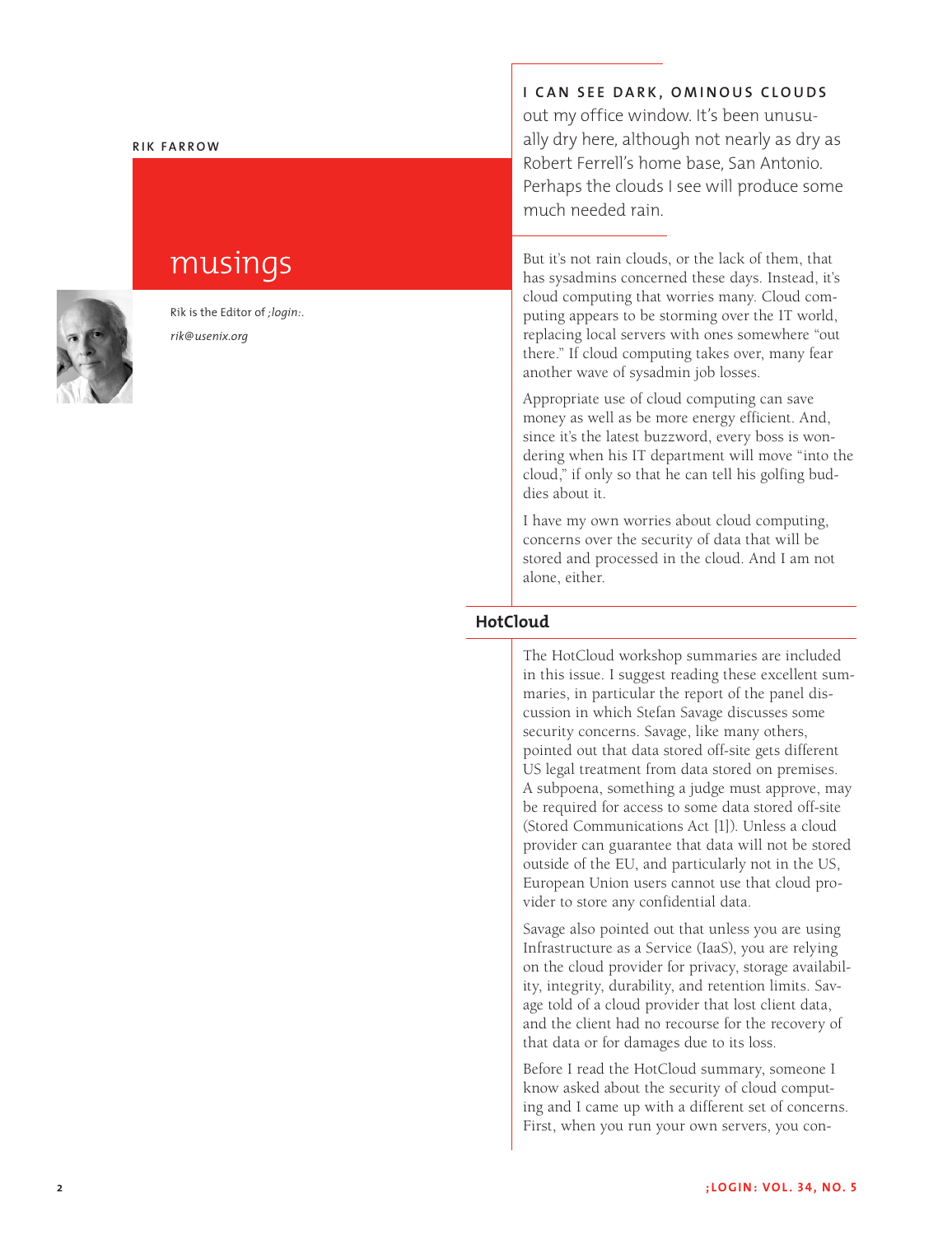trol (or fail to control) the physical security of your servers. You have access to network infrastructure, file and backup storage, and servers themselves. Physical security is the base for computer security, and cloud computing turns this over to someone else.

You might be thinking that won't be a problem. After all, cloud server farms do have physical security, and will in many cases be able to arrange for better physical security than your organization could afford. But this brings about another dark idea. You do not get to hire the people running the cloud server farm, including those whose job it is to replace dead servers or drives in the hot, noisy racks.

You also lose the ability to monitor and log network traffic outside the hosted "server." Even if you don't routinely log traffic, you probably have had to do it when debugging a server on which performance suddenly dropped for no apparent reason. Running a tool like Argus [2] to collect connection logs is not only a good debugging tool, but also great for security audits. But in the cloud you have to hope your provider will do this for you. Right. A good cloud provider will keep logs, but sharing them with you will be difficult, because those logs reveal information about other hosted servers.

And your firewall will be included within the server, not outside it. You likely remember the mantra *security in depth*, but you no longer have an *outside* where you can put the firewall. An attacker who can elevate privileges can delete all logs (or perhaps just rm -rf everything), and you will no longer have a second source of logs outside the affected server. Unless you wisely have been saving logs locally, and not in the cloud, you will have lost your logs as well.

While few sites perform real forensics after an incident, your ability to look at drives after an incident will be gone too. Even if you want to find those deleted log files, one of the easiest things to do with disk forensics tools such as Sleuthkit [3], your deleted files really will be gone.

Even the little blinky lights on networking equipment that let you know that there are still packets reaching your server will be gone.

# **Virtual World**

Servers in the cloud are hosted with other servers, sitting on top of VMs. The vendors of virtual machine monitor (VMM) solutions do their best to prevent exploits that can escape the boundaries of the virtual machine into the VMM, but it has happened. I just learned of an incident last week where a hosted server was properly secured, but another hosted server on the same hardware was exploited. The attacker then exploited the VMM and wiped all the other systems hosted under it, including the one properly secured. Of course, there are no disks handy where someone could perform forensics and prove this, but my acquaintance has been kicked out by his hosting provider for "attracting trouble."

Most server hardware today runs Intel or AMD processors, and these processors were not designed with virtualization in mind. These processors *do* have extensions to support virtualization, but these are for performance more than security. Real hardware support for virtual machines means that virtual machines are segregated using hardware beyond the memory management mechanisms (MM) used today. MM was designed to segregate processes, not virtual machines, but this is how it is being used today.

I published a column about virtualization security one year ago [4], and that column is still good reading today.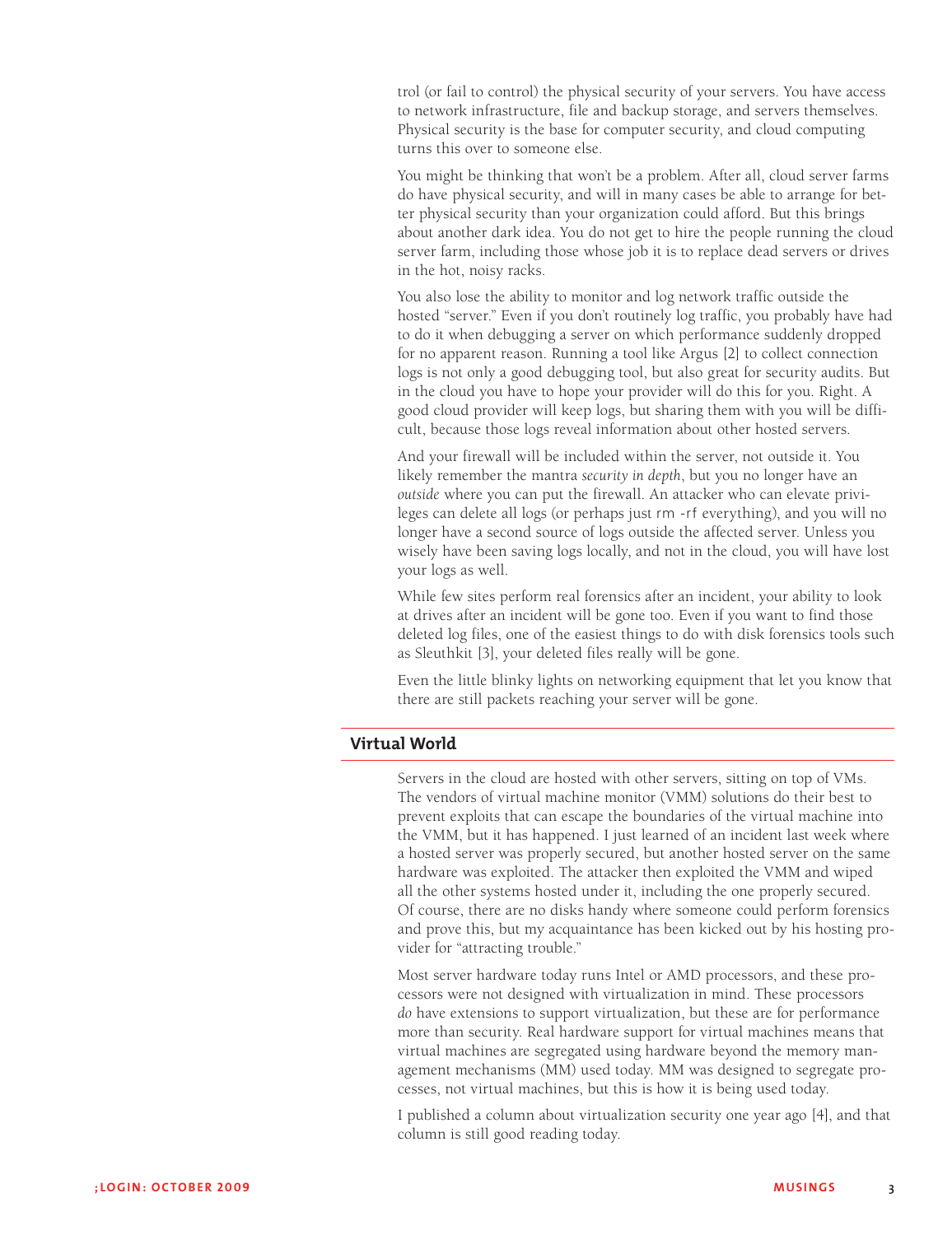Virtualization certainly has its place. But if you care about the confidentiality of your data or are legally required to provide auditable, secure data store, you should not be moving into the cloud.

## **The Lineup**

We start this issue with an article by Tom Limoncelli about software. Well, not quite, as Tom expounds on design decisions that fail to take into consid eration installation, debugging, and maintenance as they affect the system administrators who manage this software.

Christoph Hellwig describes XFS, one of the file systems supported by Linux versions. During FAST '09, I overheard someone asking a Linux ven dor why there needed to be more than one file system type, and I felt more than a little embarrassed. Hellwig explains how XFS is different from the default Linux file systems and when it should be used, and he provides some performance graphs to back up his assertions.

Kristaps Džonsons makes a strong case for creating better documentation. Džonsons says that mdoc comes closest to meeting his set of criteria for good documentation. He includes both syntactic regularity and semantic en capsulation, so that machines can interpret data and so that the documenta tion also works better for its human users.

Brandon Salmon and his co-authors have also written about file systems but take a very different perspective from Hellwig's. Salmon points out that users look at file systems very differently from the way software engineers and sysadmins do. iTunes, for example, groups music in its GUI very differently from how it lives in the hierarchically organized file systems where the data is actually stored. Perspective, their project, leverages semantic informa tion for data management for home systems that includes intelligent file mi gration and backup.

Tasneem Brutch has written a survey of tools useful for compiling, profiling, and debugging programs destined for multicore systems. Parallel program ming is hard, but there are a growing number of tools designed to make the task easier; Brutch does a great job of covering available tools, both open source and commercial.

Rudi Van Drunen continues his hardware series by discussing the trouble with static. Did you know that before you can even feel a static discharge the voltage has reached 3,000 volts? Rudi explains the sources of static, graphi cally shows the effects of static when frying microscopic circuitry, then cov ers countermeasures.

David Blank-Edelman completes his exposition of the Perl Web application framework, CGI::Application, begun in the August issue. He certainly makes things look easy.

Pete Galvin has written an extensive comparison of two new virtualization systems, VMware vSphere and Microsoft's Hyper-V (release 2). Pete, who has previously compared different Solaris-specific forms of virtualization [5], does a thorough job of comparing these two new offerings.

Dave Josephsen reveals a solution to authorized access using OpenVPN, OpenLDAP, and PF that he built in-house with a coworker. You can find the sources for the glue that makes this very cool system work in the online *;login:* at http://www.usenix.org/publications/login/2009-10/.

Robert Ferrell appears to be just as fond of cloud computing as I am, but has a very different manner of expressing his feelings.